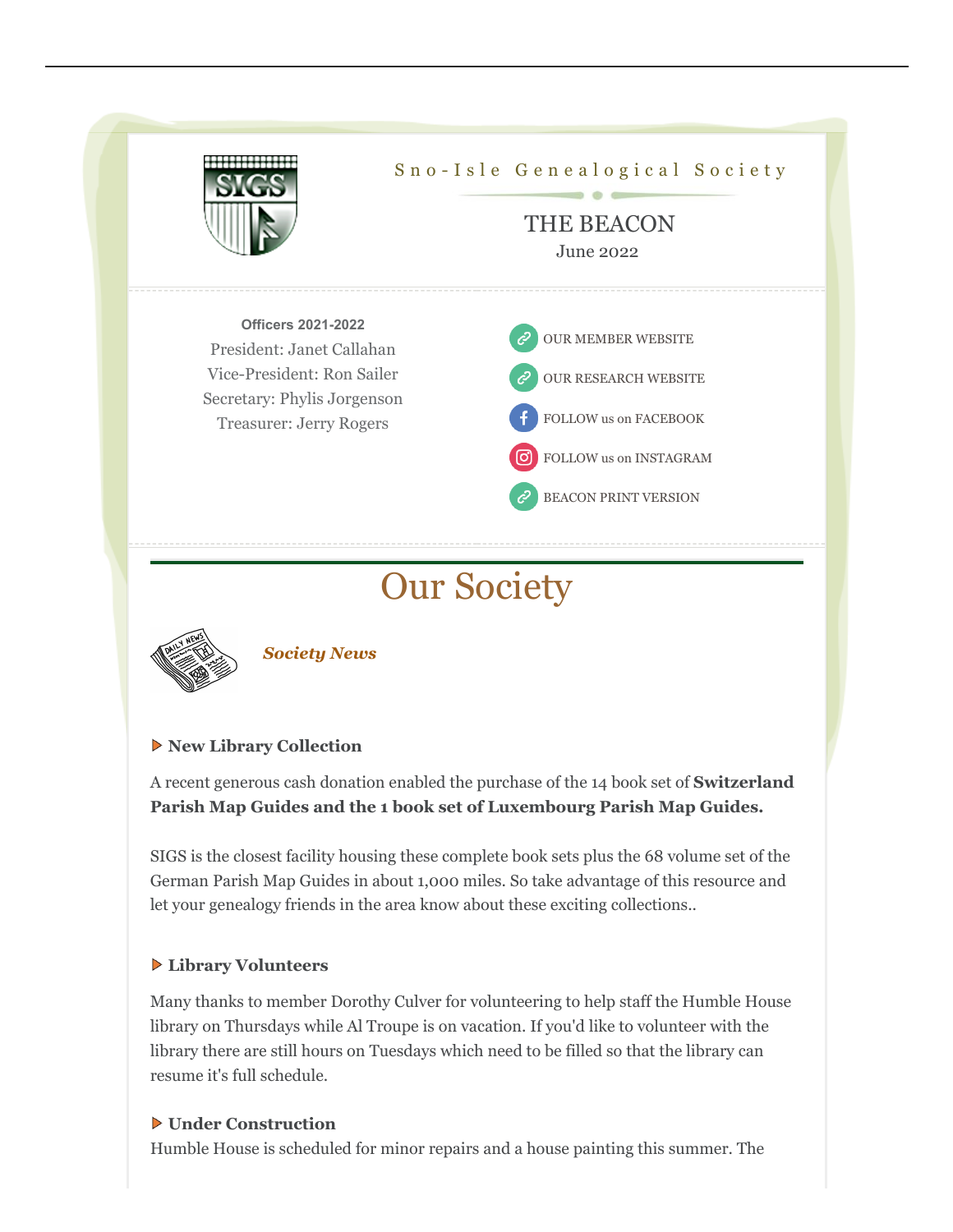library may be closed for a few days so call ahead of a visit or check online to be sure it is open

#### *Upcoming SIGS Events*

**Wednesday, June 1, 2022** Sno-Isle General Meeting and Program 6:30pm to 8:00pm

**[Register for the June Meeting](https://bit.ly/SIGSJune22)**

**Brick Wall -** Caroll Budny has volunteered her time to help anyone with research questions. Brick Wall sessions typically happen on the 4th Saturday of each month. Call Humble House, 425-775-6267 and leave a message. or send an email to askus@snoislegenealogy.org, to schedule your 40 minute appointment.

*Upcoming Brick Wall Sessions*





## About the Library

**Humble House, Heritage Park, 19827 Poplar Way, Lynnwood, WA 98036**

Current Hours Tuesday - Open by Appointment Thursday and Saturday - 11:00am to 3:00pm

#### *Special Events*

#### *History and Heritage Days*

#### *June 11th, July 9th, and August 13th*

Heritage Park will be holding open house events on the 2nd Sat. of June, July & August. The Interurban Trolley will be open for visitors on these days as well a few other activities. SIGS will have a table on the plaza with information about the society.

Volunteers are needed to be at the table and hand out info as needed. To volunteer call the library, email askus@snoislegenealogy.org, or visit the library.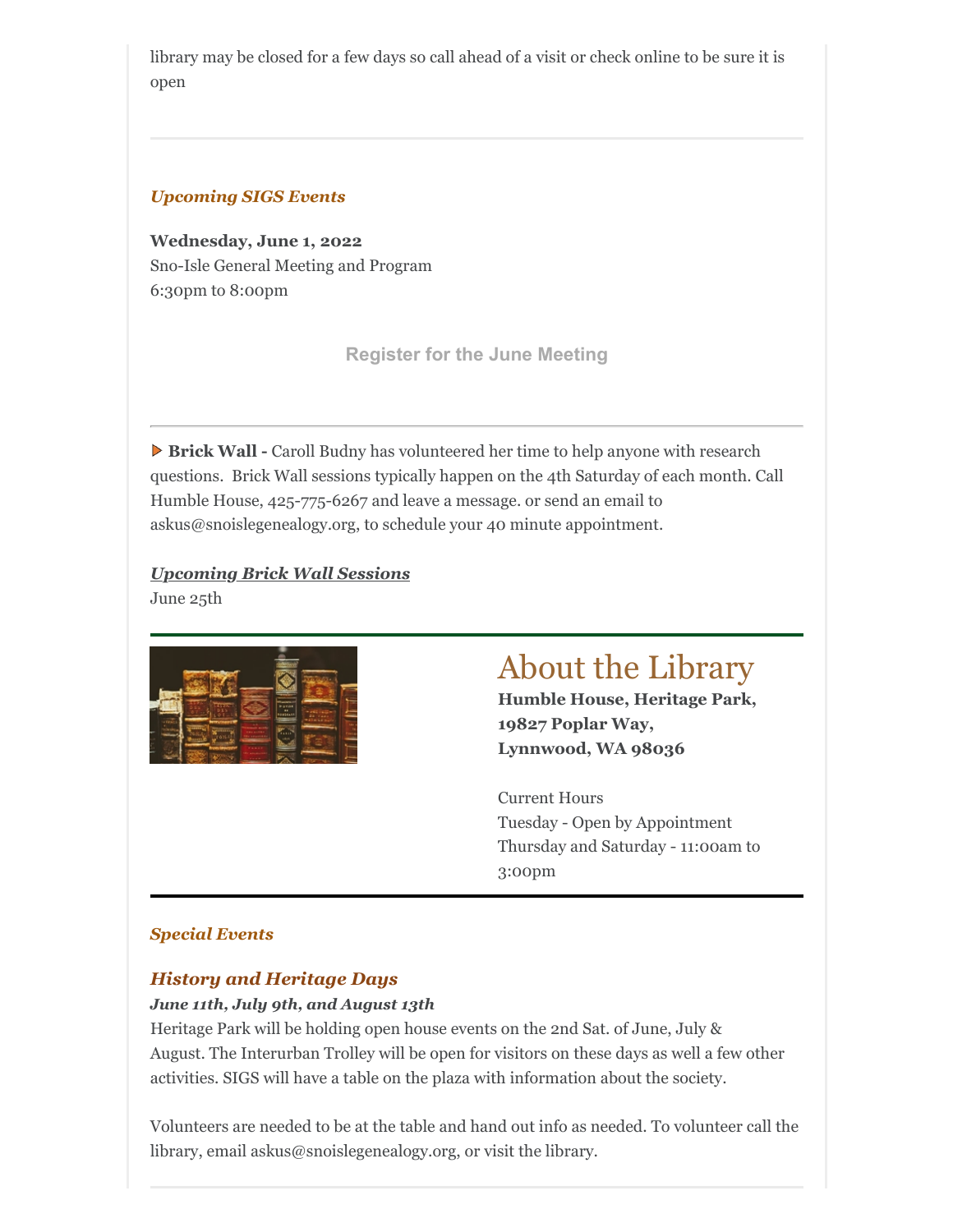#### *National Events*

#### [Celtic Connections Conference](http://celtic-connections.org/)

Beginning July 9, 2022 This is an online event

#### [Foundation for Eastern European Family History Studies Conference](https://feefhs.org/index.php/conference-2022_update)

July 25 - 29, 2022 This is a virtual event

#### [Summer 2022 Swedish Genealogy Workshop](https://www.mcphersoncountyks.us/20/Old-Mill-Museum)

Saturday, July 30, 2022 This is a virtual event

#### [42nd IAJGS International Conference on Jewish Genealogy](https://s4.goeshow.com/iajgs/annual/2022/index.cfm)

August 21 - 25, 2022 Philadelphia, PA - details for in-person and/or virtual are still being determined

#### [Genealogy Jamboree 2022](https://genealogyjamboree.com/)

Presented by Southern California Genealogical Society August 19 - 27, 2022 This is a virtual event

#### [Fox Valley Genealogical Society 28th Fall Conference](https://ilfvgs.org/education/conference/)

In Person on September 24, 2022 On Demand and Zoom sessions - September 17th through October 17th, 2022

#### [Afro-American Conference](https://www.aahgs.org/index.cfm?fuseaction=Page.ViewPage&pageId=3375)

October 12 - 15, 2022 This is a virtual Event

National Genealogical Society 2022 Family History Conference On-Demand lectures from the 2022 Family History Conference will be available from July through December 2022. [Register for On-Demand Sessions](https://conference.ngsgenealogy.org/)

#### *Area Happenings and Online Classes*

**To better meet the needs of an expansive population, many societies are holding online or hybrid events. We recommend you check with each society to determine available event types.**

[Seattle Genealogical Society Spring Seminar](https://docs.google.com/forms/d/e/1FAIpQLScF4LSGul99MB2ZjA-tD1nC920a6kXNCp_s2Qi6ikaDYpdDxg/viewform) June 3 - 5, 2022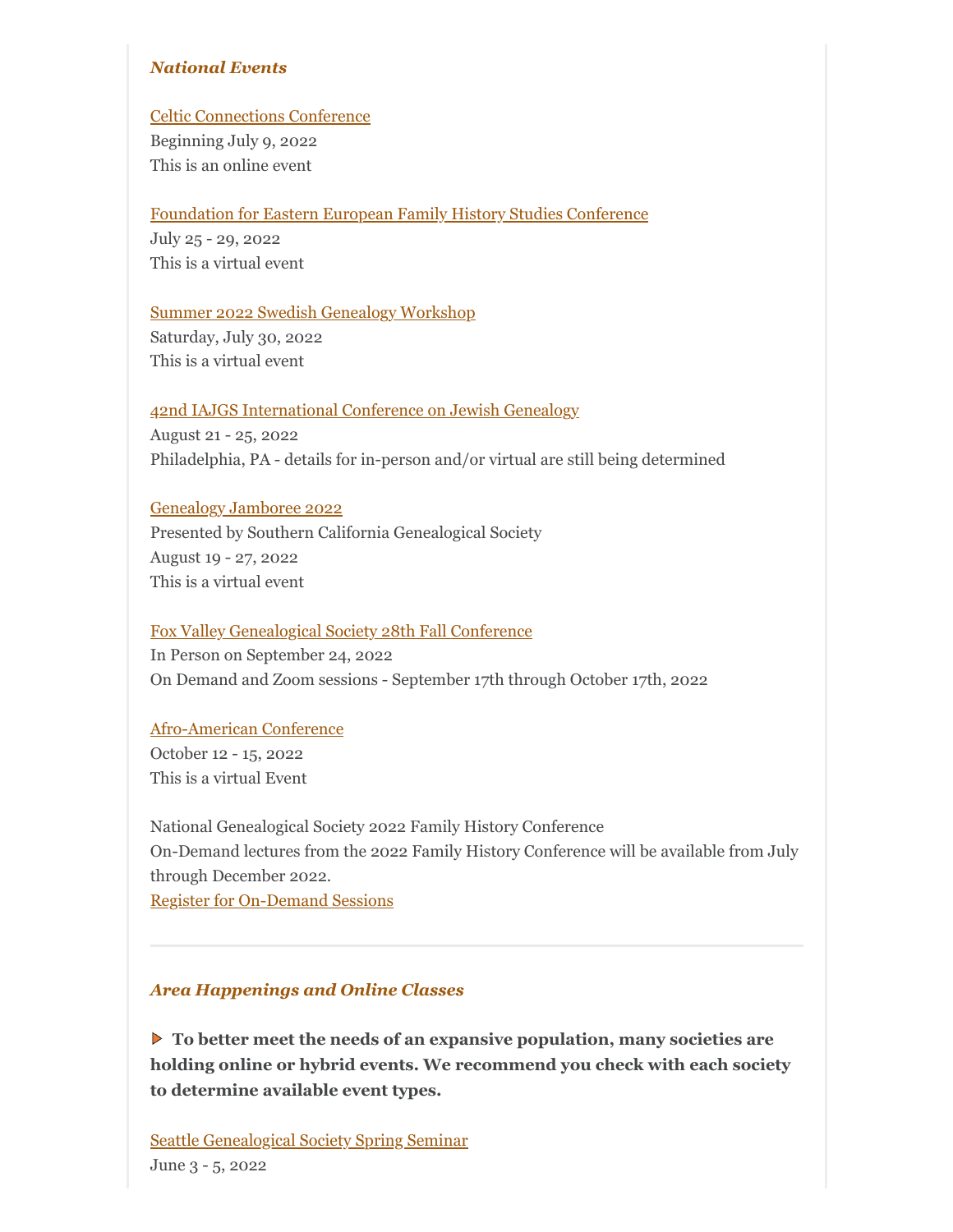[Shoreline Family History Center Winter/Spring 2022 Class Schedule](https://www.familysearch.org/wiki/en/Seattle_Washington_Shoreline_Family_History_Center) - all classes are held via Zoom.

#### [Calendar of Events | National Archives](https://www.archives.gov/calendar/event)

#### [Legacy Family Tree Webinars](https://familytreewebinars.com/upcoming-webinars/)



### *Membership* **Membership Questions?**

[To join or renew your membership online visit](https://snoislegenealogy.org/onlineJoin.php) Online Join.

If you have membership questions, email the membership chair at **askus@snoislegenealogy.org** or stop by the Library.

### Genealogy Research Tools **National Archives Fun**

Have you visited the Genealogy HistoryHub at the National Archives? This discussion board covers questions spanning everything from how to read records to inquiries about specific individuals.

While you're on the National Archives site you might want to visit the Genealogy Fair page. This page includes recoded sessions and handouts going back to 2010.

**[HistoryHub](https://historyhub.history.gov/community/genealogy)** [Genealogy Fair](https://www.archives.gov/calendar/genealogy-fair)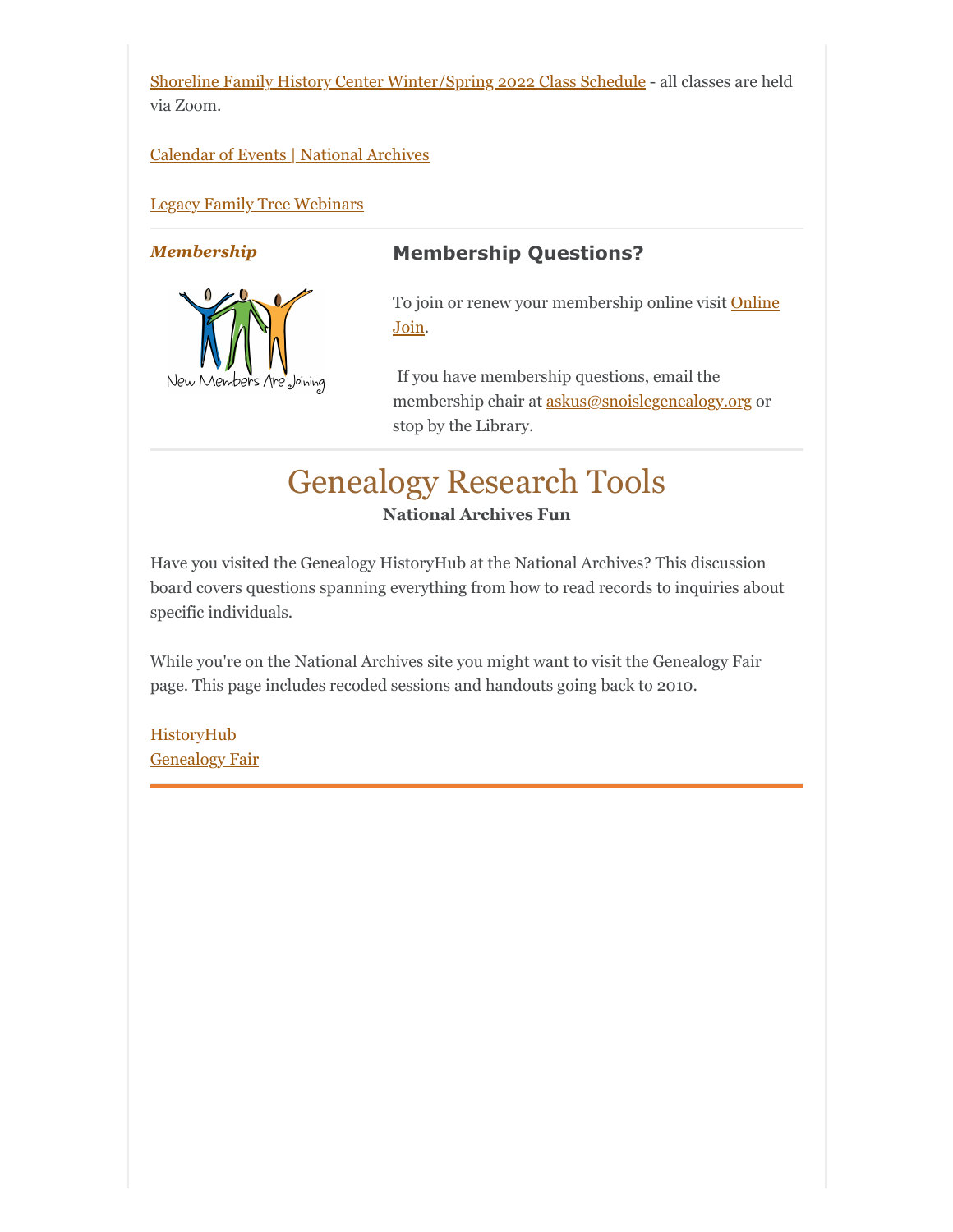The thing that interests me most about family history is the gap between the things we think we know about our families. and the realities.

**Jeremy Hardy** 

Aancestry

#### *Your Support*

Supporting the library is easy!

In addition to joining the society, you can make a tax-deductible donation directly to the library by visiting our website at [https://snoislegenealogy.org/donation.php?dc=1.](https://snoislegen.org/product/tax-deductible-donation/)



Support the Sno-Isle Genealogical society every time you shop at Fred Meyer by designating Sno-Isle Genealogical Society as your charity of choice when you use your Fred Meyer Rewards card.

Visit the [Fred Meyer Community Rewards](https://www.fredmeyer.com/topic/community-rewards-4) webpage for step-by-step instructions on setting Sno-Isle Genealogical Society as your charity. <https://www.fredmeyer.com/topic/community-rewards-4>